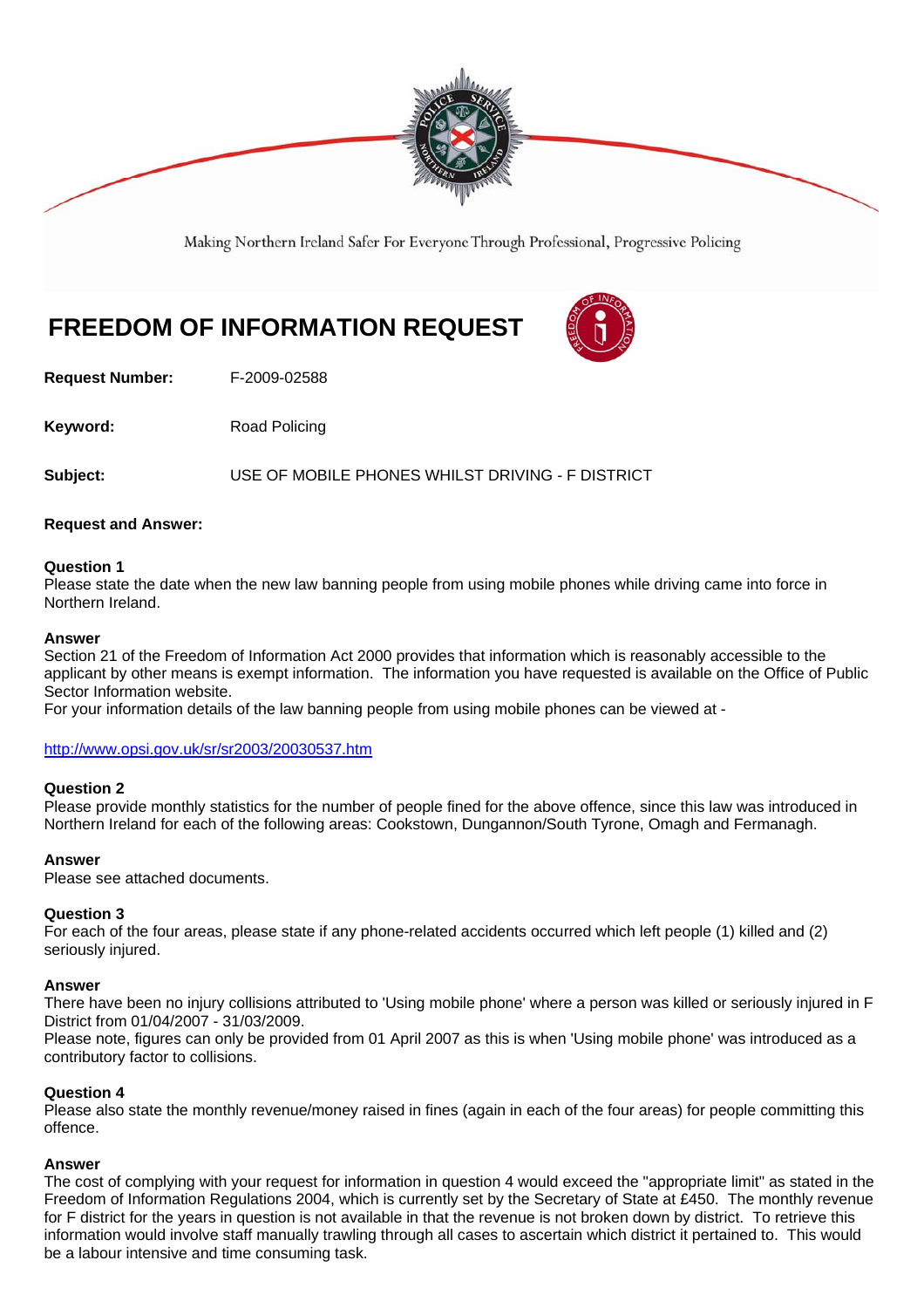I have considered whether I can be of any assistance in terms of helping you refine your request for question 4 to bring it under the cost limit, however, due to the structure and nature of the request this would be impossible.

If you have any queries regarding your request or the decision please do not hesitate to contact me on 028 9070 0164. When contacting the Freedom of Information Team, please quote the reference number listed at the beginning of this email.

If you are dissatisfied in any way with the handling of your request, you have the right to request a review. You should do this as soon as possible or in any case within two months of the date of issue of this letter. In the event that you require a review to be undertaken, you can do so by writing to the Head of Freedom of Information, PSNI Headquarters, 65 Knock Road, Belfast, BT5 6LE or by emailing FOI@psni.pnn.police.uk

If following an internal review, carried out by an independent decision maker, you were to remain dissatisfied in any way with the handling of the request you may make a complaint, under Section 50 of the Freedom of Information Act, to the Information Commissioner's Office and ask that they investigate whether the PSNI has complied with the terms of the Freedom of Information Act. You can write to the Information Commissioner at Information Commissioner's Office, Wycliffe House, Water Lane, Wilmslow, Cheshire, SK9 5AF. In most circumstances the Information Commissioner will not investigate a complaint unless an internal review procedure has been carried out, however the Commissioner has the option to investigate the matter at his discretion.

Please be advised that PSNI replies under Freedom of Information may be released into the public domain via our website @ www.psni.police.uk

Personal details in respect of your request have, where applicable, been removed to protect confidentiality.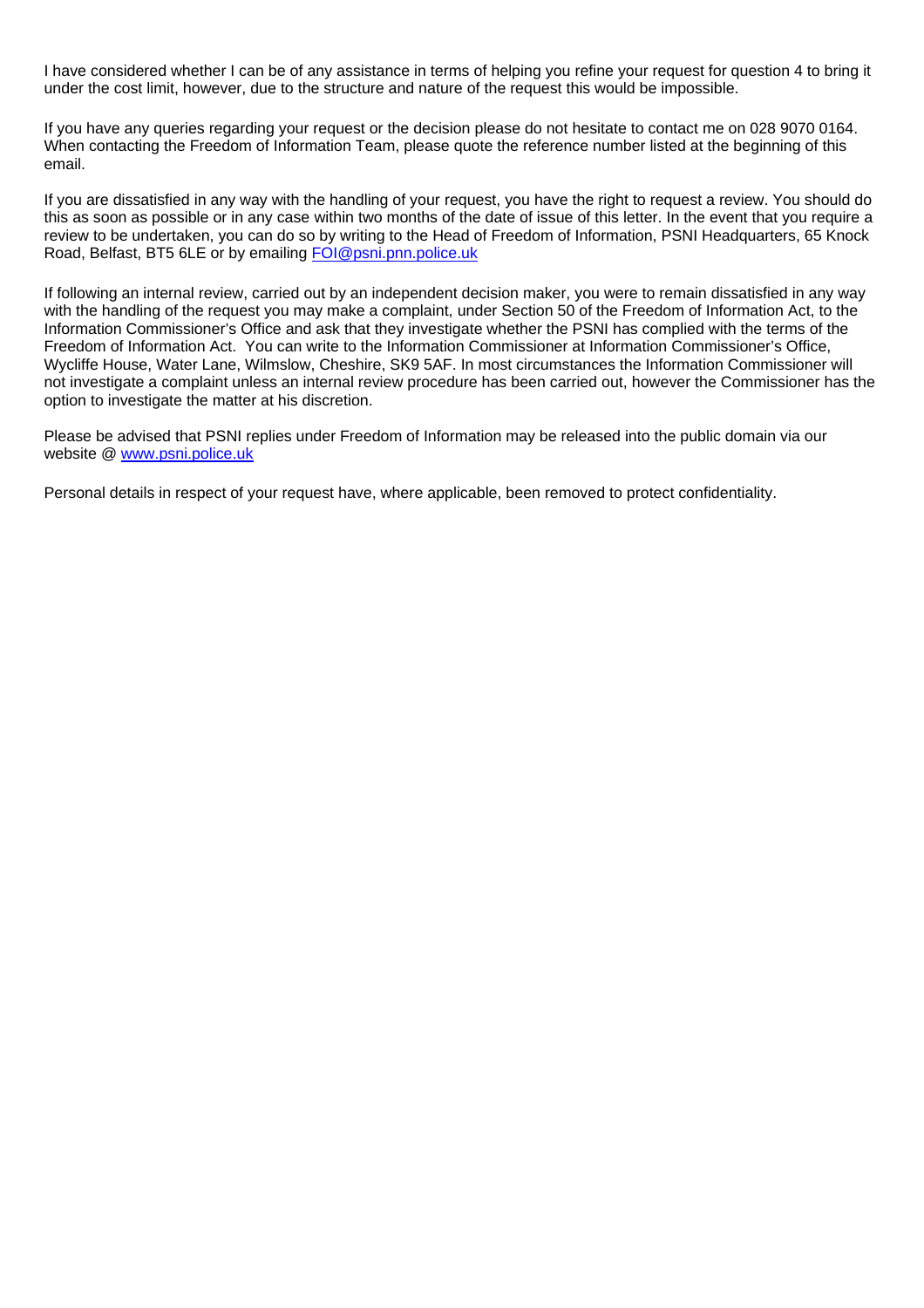# **MOBILE PHONE REPORT - 'F' DISTRICT - 2004 BREAKDOWN BY MONTH - 2004**

|                  | 31/01/2004 | 29/02/2004 | 31/03/2004 | 30/04/2004 | 31/05/2004 | 30/06/2004 | $01/01/2004 - 01/02/2004 - 01/03/2004 - 01/04/2004 - 01/05/2004 - 01/06/2004 - 01/07/2004 -$<br>31/07/2004 | 31/08/2004 | 01/08/2004 - 01/09/2004 -<br>30/09/2004 | 31/10/2004 | 30/11/2004 | 01/10/2004 - 01/11/2004 - 01/12/2004 -<br>31/12/2004 | <b>TOTALS</b> |
|------------------|------------|------------|------------|------------|------------|------------|------------------------------------------------------------------------------------------------------------|------------|-----------------------------------------|------------|------------|------------------------------------------------------|---------------|
| <b>DUNGANNON</b> | 0          | 0          | 25         | 14         | 22         | 26         | 21                                                                                                         | 26         | 33                                      | 61         | 40         | 40                                                   | 308           |
| <b>OMAGH</b>     |            |            |            |            |            |            |                                                                                                            |            |                                         |            |            |                                                      |               |
| <b>COOKSTOWN</b> | 0          | 0          | 4          | 3          | 8          | 19         | 27                                                                                                         | 26         | 23                                      | 32         | 18         | 19                                                   | 179           |
|                  | 0          | 0          | 10         | 33         | 29         | 20         | 27                                                                                                         | 15         | 28                                      | 42         | 26         | 24                                                   | 254           |
| <b>FERMANAGH</b> | 0          |            | 17         | 10         | 12         | 16         | 8                                                                                                          | 6          | 17                                      | 21         | 28         | 36                                                   | 172           |
| <b>TOTALS</b>    | 0          |            | 56         | 60         | 71         | 81         | 83                                                                                                         | 73         | 101                                     | 156        | 112        | 119                                                  | 913           |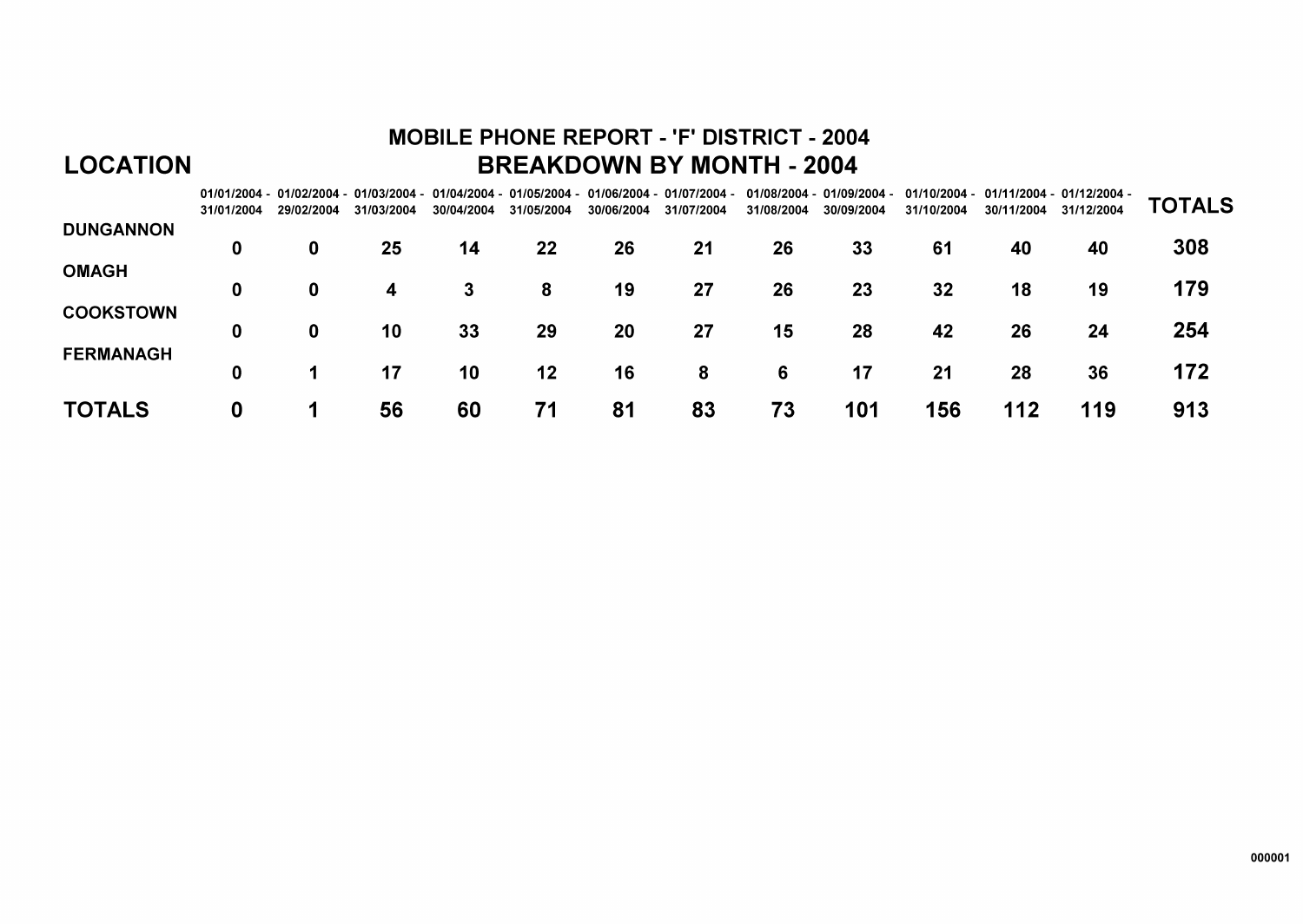# **MOBILE PHONE REPORT - 'F' DISTRICT - 2005 BREAKDOWN BY MONTH - 2005**

|                  | 31/01/2005 | 28/02/2005 | 31/03/2005 | 30/04/2005 | 31/05/2005 | 30/06/2005 | 31/07/2005 | 31/08/2005 | 30/09/2005 | 31/10/2005 | 01/01/2005 - 01/02/2005 - 01/03/2005 - 01/04/2005 - 01/05/2005 - 01/06/2005 - 01/07/2005 - 01/08/2005 - 01/09/2005 - 01/10/2005 - 01/11/2005 - 01/12/2005 -<br>30/11/2005 | 31/12/2005 | <b>TOTALS</b> |
|------------------|------------|------------|------------|------------|------------|------------|------------|------------|------------|------------|---------------------------------------------------------------------------------------------------------------------------------------------------------------------------|------------|---------------|
| <b>DUNGANNON</b> | 42         | 60         | 59         | 81         | 68         | 68         | 62         | 70         | 81         | 88         | 85                                                                                                                                                                        | 101        | 865           |
| <b>OMAGH</b>     | 47         | 41         | 70         | 40         | 88         | 77         | 53         | 19         | 28         | 51         | 63                                                                                                                                                                        | 44         | 621           |
| <b>COOKSTOWN</b> | 26         | 39         | 31         | 30         | 19         | 14         | 28         | 21         | 51         | 22         | 19                                                                                                                                                                        | 11         | 311           |
| <b>FERMANAGH</b> | 15         | 37         | 31         | 40         | 50         | 25         | 41         | 31         | 50         | 60         | 58                                                                                                                                                                        | 84         | 522           |
| <b>TOTALS</b>    | 130        | 177        | 191        | 191        | 225        | 184        | 184        | 141        | 210        | 221        | 225                                                                                                                                                                       | 240        | 2319          |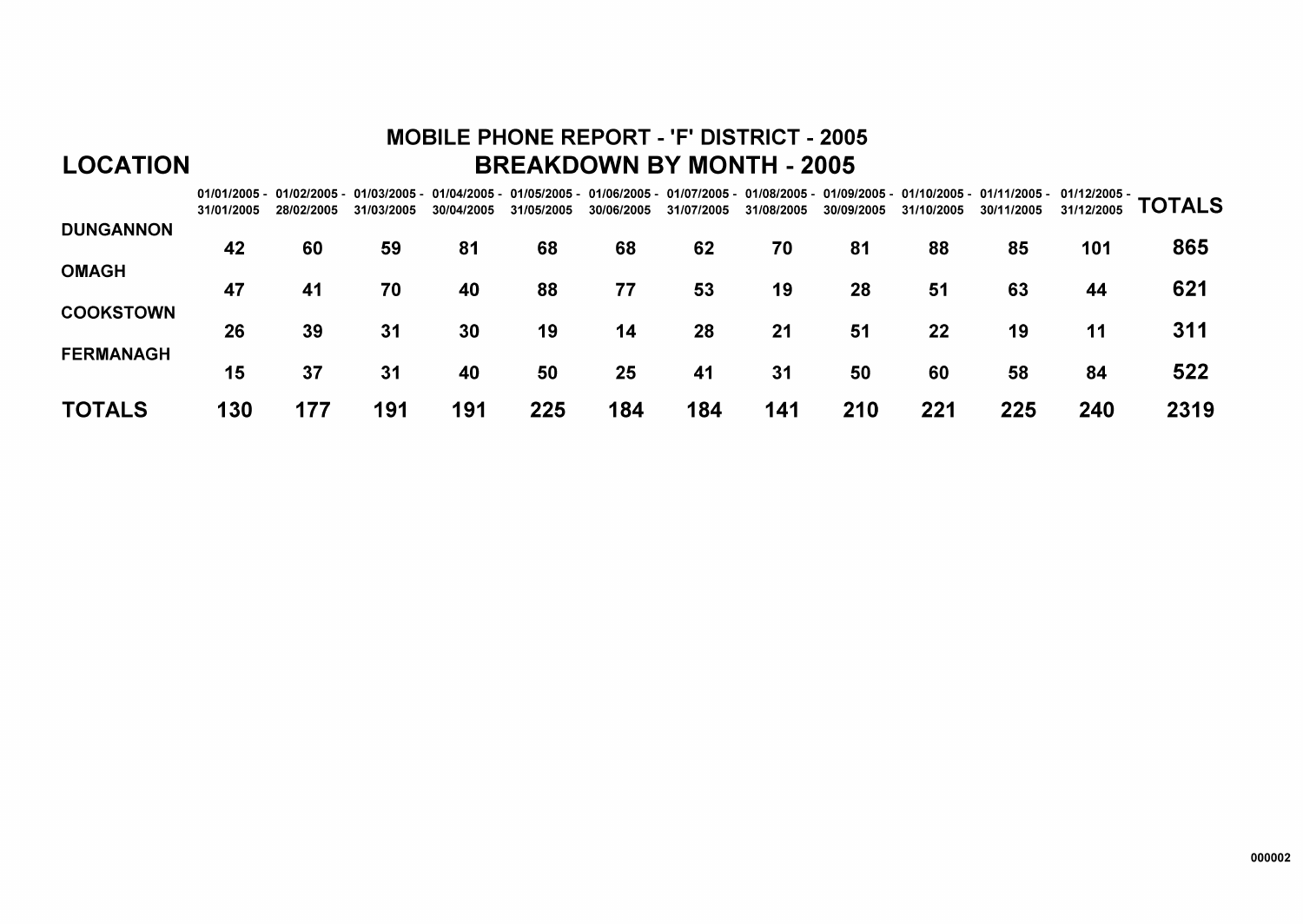# **MOBILE PHONE REPORT - 'F' DISTRICT - 2006 BREAKDOWN BY MONTH - 2006**

|                  | 31/01/2006 | 28/02/2006 | 31/03/2006 | 01/01/2006 - 01/02/2006 - 01/03/2006 - 01/04/2006 - 01/05/2006 - 01/06/2006 - 01/07/2006 - 01/08/2006 - 01/09/2006 - 01/10/2006 - 01/11/2006 - 01/12/2006 -<br>30/04/2006 | 31/05/2006 | 30/06/2006 | 31/07/2006 | 31/08/2006 | 30/09/2006 | 31/10/2006 | 30/11/2006 | 31/12/2006 | <b>TOTALS</b> |
|------------------|------------|------------|------------|---------------------------------------------------------------------------------------------------------------------------------------------------------------------------|------------|------------|------------|------------|------------|------------|------------|------------|---------------|
| <b>DUNGANNON</b> | 64         | 142        | 87         | 106                                                                                                                                                                       | 140        | 84         | 83         | 84         | 95         | 106        | 112        | 89         | 1192          |
| <b>OMAGH</b>     |            |            |            |                                                                                                                                                                           |            |            |            |            |            |            |            |            |               |
| <b>COOKSTOWN</b> | 42         | 35         | 57         | 84                                                                                                                                                                        | 62         | 40         | 32         | 47         | 41         | 40         | 44         | 22         | 546           |
|                  | 25         | 18         | 16         | 26                                                                                                                                                                        | 56         | 28         | 26         | 42         | 23         | 34         | 30         | 23         | 347           |
| <b>FERMANAGH</b> | 60         | 62         | 75         | 71                                                                                                                                                                        | 77         | 35         | 38         | 43         | 50         | 52         | 56         | 37         | 656           |
| <b>TOTALS</b>    | 191        | 257        | 235        | 287                                                                                                                                                                       | 335        | 187        | 179        | 216        | 209        | 232        | 242        | 171        | 2741          |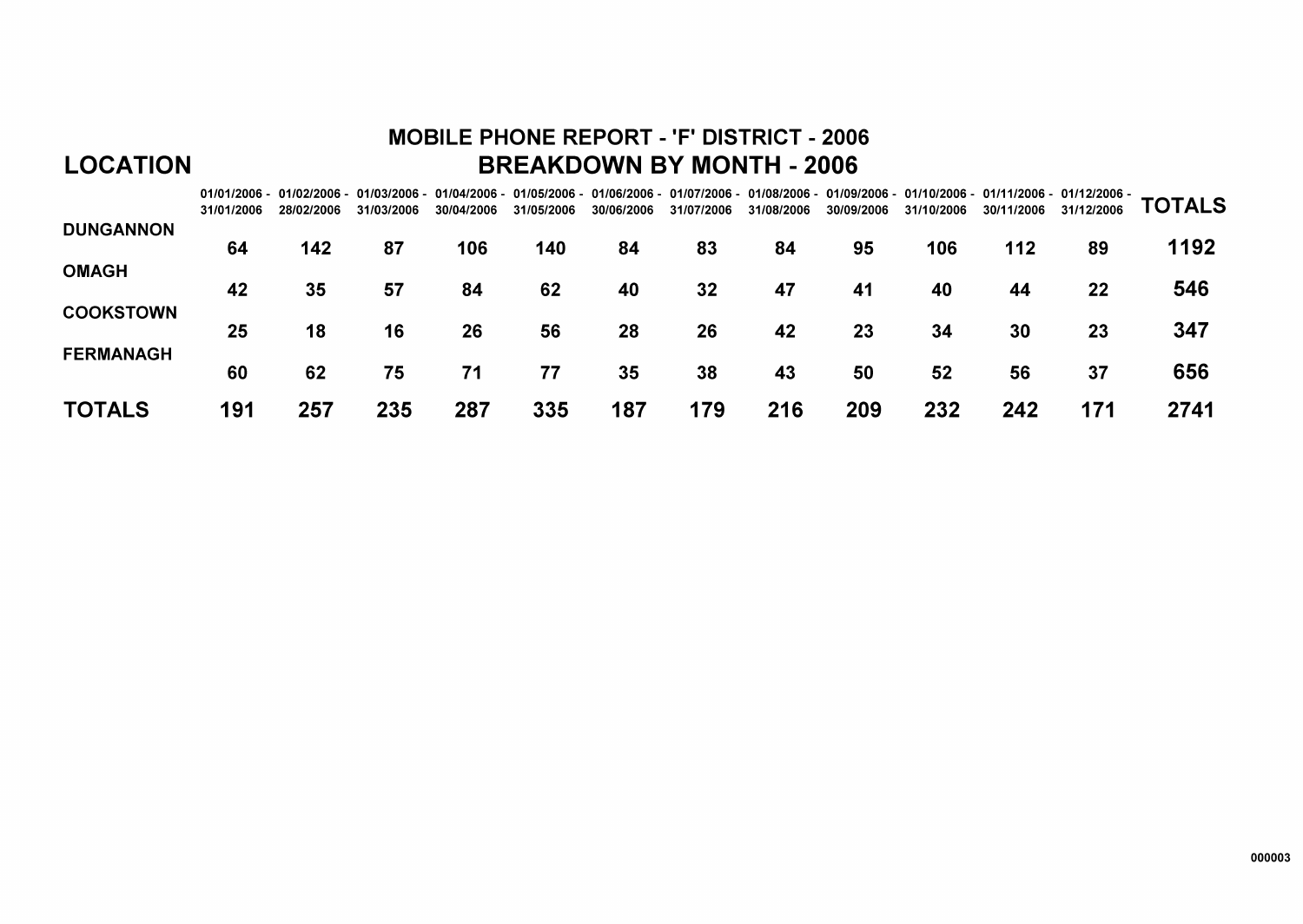### **MOBILE PHONE REPORT - 'F' DISTRICT - 2007** BREAKDOWN BY MONTH - JANUARY / JUNE - 2007

|                  | 01/01/2007 -<br>31/01/2007 | 28/02/2007 | 01/02/2007 - 01/03/2007 -<br>31/03/2007 | 01/04/2007 -<br>30/04/2007 | 01/05/2007 -<br>31/05/2007 | 01/06/2007 -<br>30/06/2007 | TOTALS |
|------------------|----------------------------|------------|-----------------------------------------|----------------------------|----------------------------|----------------------------|--------|
| <b>DUNGANNON</b> | 139                        | 119        | 103                                     | 124                        | 89                         | 41                         | 615    |
| <b>OMAGH</b>     |                            |            |                                         |                            |                            |                            |        |
|                  | 85                         | 57         | 53                                      | 66                         | 56                         | 56                         | 373    |
| <b>COOKSTOWN</b> | 16                         | 28         | 28                                      | 42                         | 54                         | 68                         | 236    |
| <b>FERMANAGH</b> | 39                         | 65         | 43                                      | 66                         | 70                         | 49                         | 332    |
| TOTALS           | 279                        | 269        | 227                                     | 298                        | 269                        | 214                        | 1556   |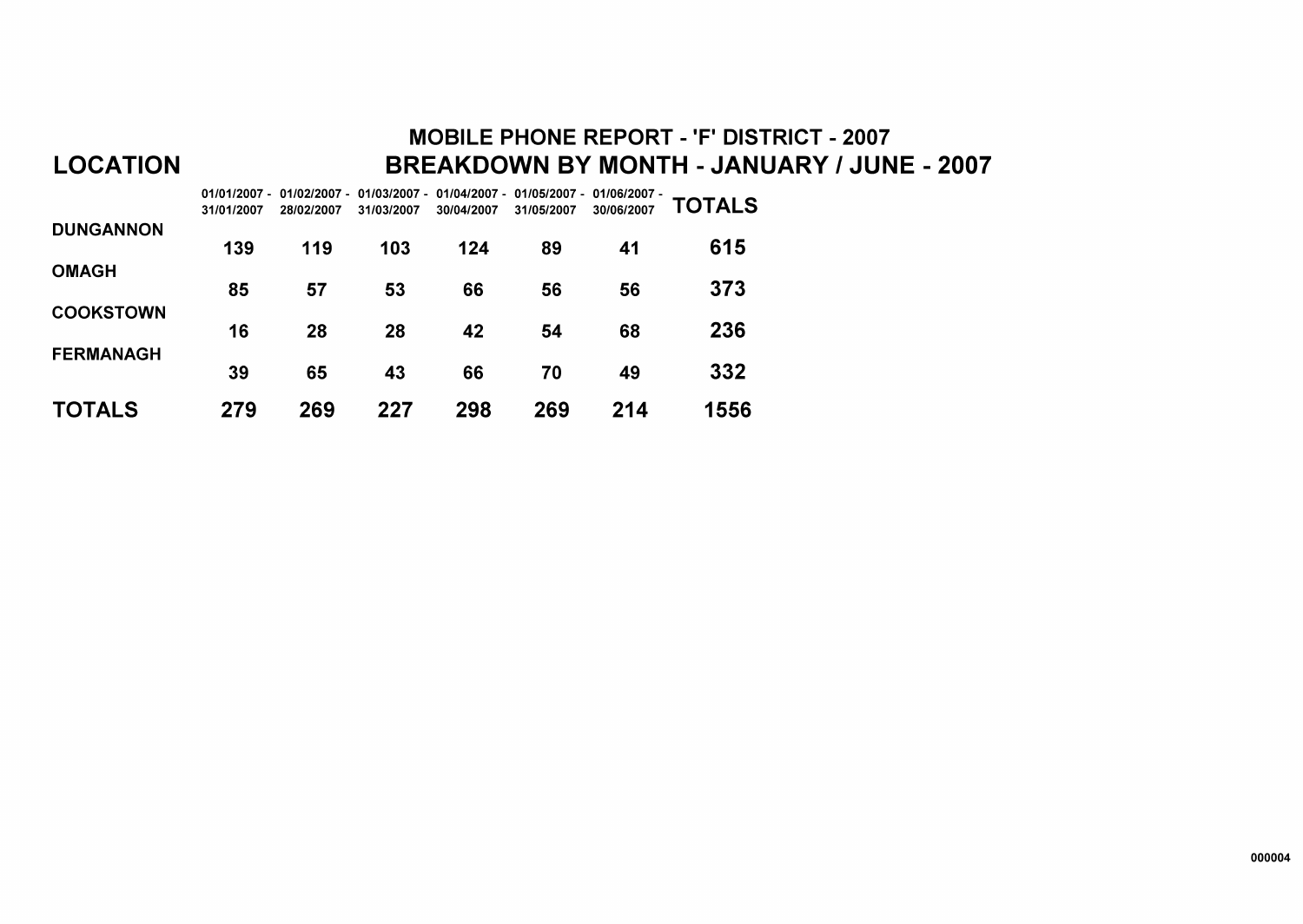# **MOBILE PHONE REPORT - 'F' DISTRICT - 2007** BREAKDOWN BY MONTH - JULY / DECEMBER - 2007

|                  | 31/07/2007     | 01/07/2007 - 01/08/2007 -<br>31/08/2007 | 01/09/2007 -<br>30/09/2007 | 01/10/2007 -<br>31/10/2007 | 01/11/2007 -<br>30/11/2007 | $01/12/2007 -$<br>31/12/2007 | <b>TOTALS</b> |
|------------------|----------------|-----------------------------------------|----------------------------|----------------------------|----------------------------|------------------------------|---------------|
| <b>DUNGANNON</b> | 3              | 76                                      | 43                         | 51                         | 49                         | 33                           | 255           |
| <b>OMAGH</b>     | $\mathbf{2}$   | 48                                      | 35                         | 40                         | 29                         | 25                           | 179           |
| <b>COOKSTOWN</b> | $\overline{2}$ | 46                                      | 34                         | 44                         | 22                         | 18                           | 166           |
| <b>FERMANAGH</b> | 0              | 19                                      | 18                         | 33                         | 24                         | 36                           | 130           |
| TOTALS           | 7              | 189                                     | 130                        | 168                        | 124                        | 112                          | 730           |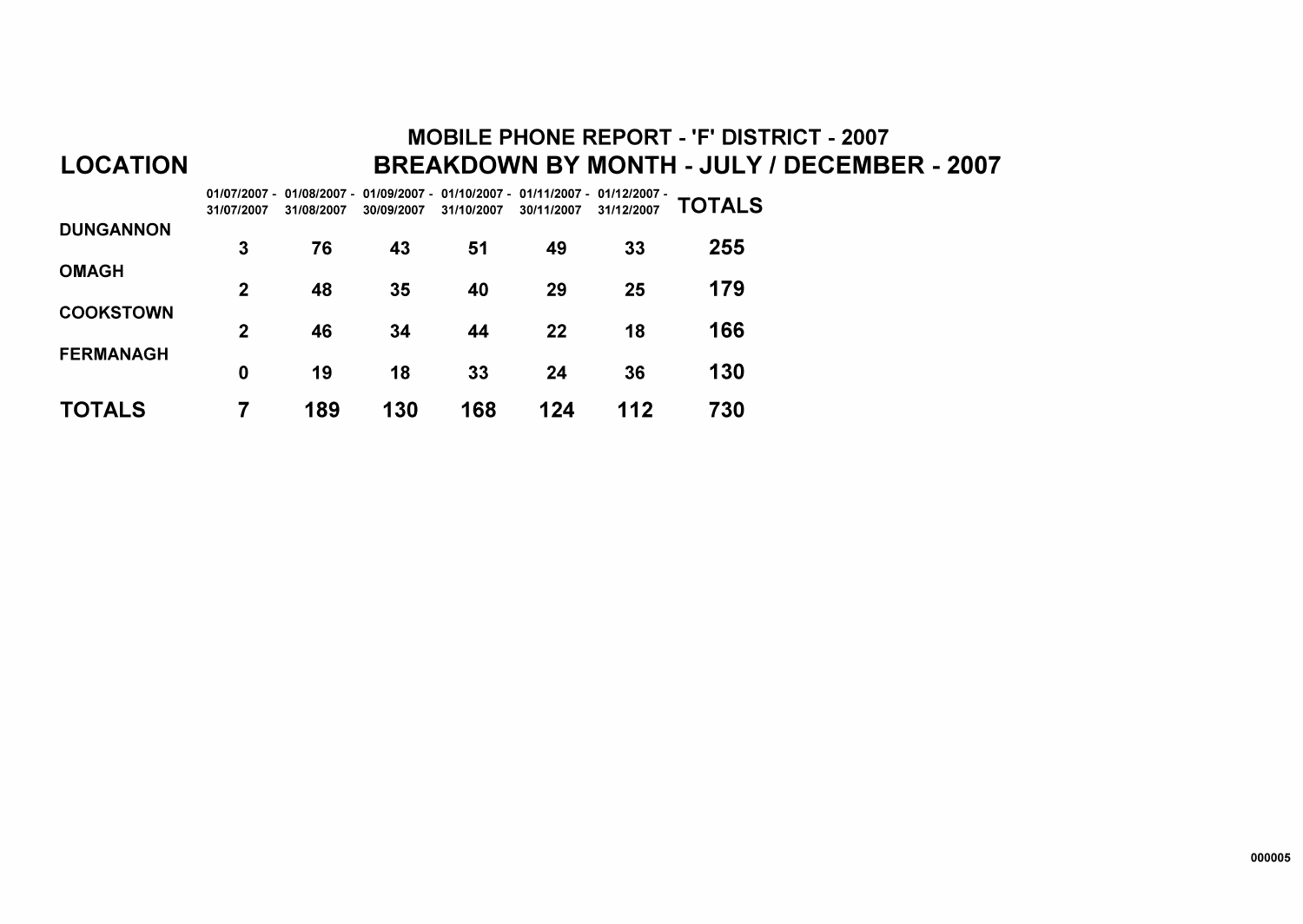# **MOBILE PHONE REPORT - 'F' DISTRICT - 2008 BREAKDOWN BY MONTH - 2008**

|                  | 31/01/2008 | 29/02/2008 | 31/03/2008 | 30/04/2008 | 31/05/2008 | 30/06/2008 | 31/07/2008 | 31/08/2008 | 01/01/2008 - 01/02/2008 - 01/03/2008 - 01/04/2008 - 01/05/2008 - 01/06/2008 - 01/07/2008 - 01/08/2008 - 01/09/2008 - 01/10/2008 - 01/11/2008 - 01/12/2008 -<br>30/09/2008 | 31/10/2008 | 30/11/2008 | 31/12/2008 | <b>TOTALS</b> |
|------------------|------------|------------|------------|------------|------------|------------|------------|------------|---------------------------------------------------------------------------------------------------------------------------------------------------------------------------|------------|------------|------------|---------------|
| <b>DUNGANNON</b> | 54         | 39         | 36         | 42         | 48         | 50         | 38         | 50         | 43                                                                                                                                                                        | 65         | 28         | 36         | 529           |
| <b>OMAGH</b>     | 29         | 36         | 27         | 40         | 40         | 26         | 28         | 27         | 17                                                                                                                                                                        | 34         | 26         | 27         | 357           |
| <b>COOKSTOWN</b> |            |            |            |            |            |            |            |            |                                                                                                                                                                           |            |            |            |               |
| <b>FERMANAGH</b> | 29         | 28         | 33         | 46         | 37         | 26         | 40         | 38         | 16                                                                                                                                                                        | 12         | 19         | 23         | 347           |
|                  | 18         | 37         | 33         | 40         | 24         | 26         | 31         | 24         | 13                                                                                                                                                                        | 20         | 26         | 31         | 323           |
| <b>TOTALS</b>    | 130        | 140        | 129        | 168        | 149        | 128        | 137        | 139        | 89                                                                                                                                                                        | 131        | 99         | 117        | 1556          |